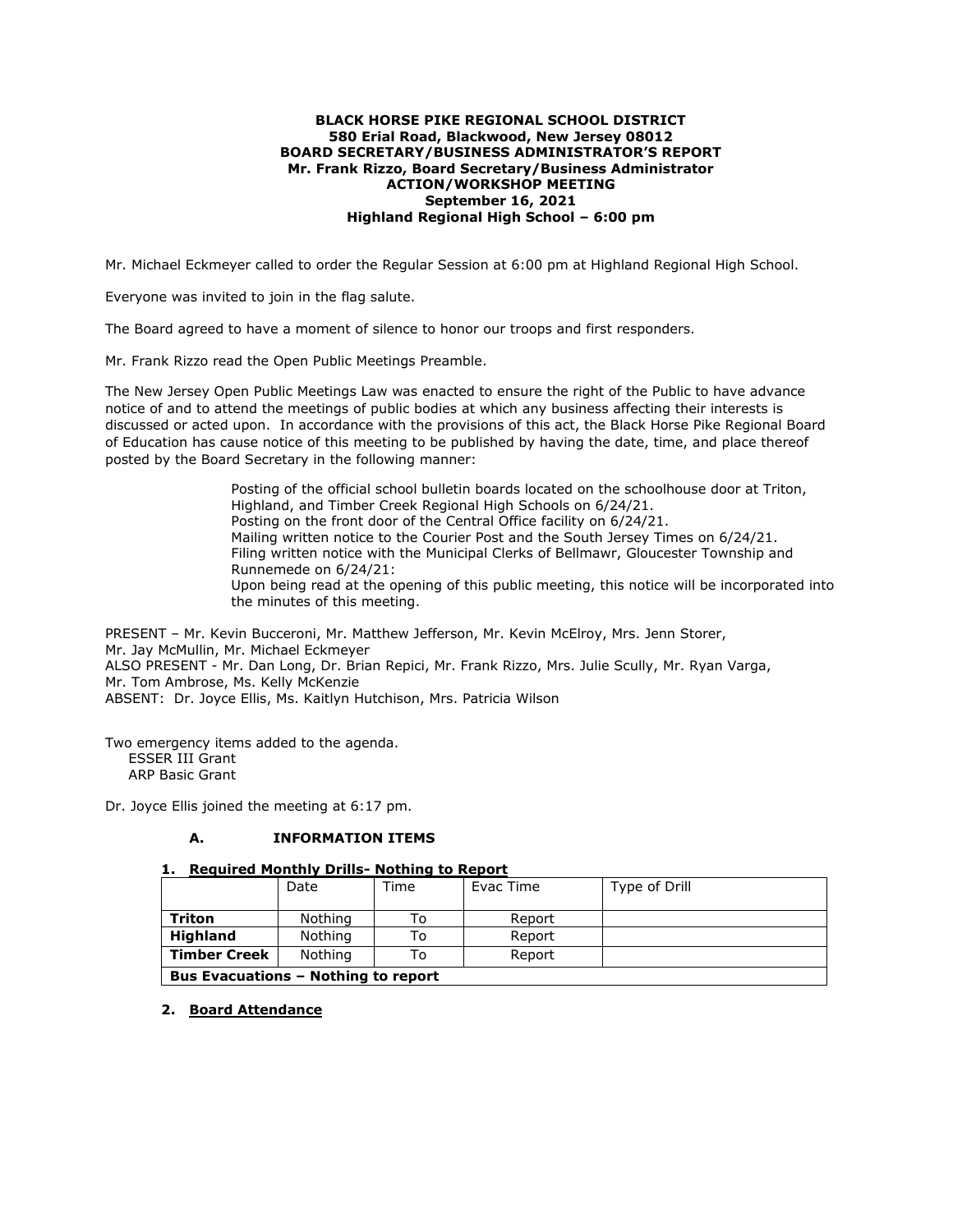## **3. Committee Meeting Schedule/Reports**

| Curriculum/Special Ed/Student Affairs | Nothing to Report |
|---------------------------------------|-------------------|
| Facilities/Security/Transportation    | See attached      |
| Finance/Technology                    | Nothing to Report |
| <b>Negotiations</b>                   | Nothing to Report |
| Personnel                             | Nothing to Report |
| Policy/Planning                       | Nothing to Report |
| Public Relations/Media/Bd Relations   | Nothing to Report |
| <b>Shared Services</b>                | Nothing to Report |

### **B. MANDATED MONTHLY ACTION ITEMS**

Mr. Frank Rizzo presented Item #7B: 1, 2, 3, 4, 5 for approval. On the motion of Mrs. Jenn Storer, seconded by Mr. Kevin McElroy, Item #7B: 1, 2, 3, 4, 5: approved. ROLL CALL VOTE

YES - Mr. Kevin Bucceroni, Dr. Joyce Ellis, Mr. Matthew Jefferson, Mr. Kevin McElroy, Mrs. Jenn Storer, Mr. Jay McMullin, Mr. Michael Eckmeyer

ABSENT – Ms. Kaitlyn Hutchison, Mrs. Patricia Wilson

### **1. Minutes**

Move that the Board of Education act to approve the minutes of the following meetings as submitted by the Board Secretary/Business Administrator and that the Executive Session minutes be released to the public for all items that no longer need to be held confidential:

Minutes of July 22, 2021 Executive Session released to the Public Minutes of August 26, 2021 Workshop/Action Minutes of August 26, 2021 Executive Session

### **2. Budget/Account Transfers**

Move to approve the Budget Transfers as shown.

**3. Bill List**

Move that the bills submitted be paid and the officers' action in making payment therefore is hereby approved.

#### **4. Cash/Wire Transfers – Nothing to Report**

Move that the Board of Education approve the cash/wire transfers as shown.

### **5. Board Secretary/Business Administrator's Report**

Move that the Board of Education approve the report of the Board Secretary/Business Administrator.

Mr. Frank Rizzo presented Item #7B: 6, 7, 8, 9, 10 for approval.

On the motion of Mr. Kevin McElroy, seconded by Mrs. Jenn Storer, Item #7B: 6, 7, 8, 9, 10: approved. ROLL CALL VOTE

YES - Mr. Kevin Bucceroni, Dr. Joyce Ellis, Mr. Matthew Jefferson, Mr. Kevin McElroy, Mrs. Jenn Storer, Mr. Jay McMullin, Mr. Michael Eckmeyer

ABSENT – Ms. Kaitlyn Hutchison, Mrs. Patricia Wilson

### **6. Reconciliation of Statements Report**

Reconciliation of Statements Report in accordance with 18A:17-36 and 18A:17-9 for the month of June 2021 (revised) and July 2021 (revised). The Reconciliation Report and Secretary's report are in agreement for the month of June 2021 (revised) and July 2021 (revised). Move that the Board of Education approve the Reconciliation of Statements report. (see attached exhibit)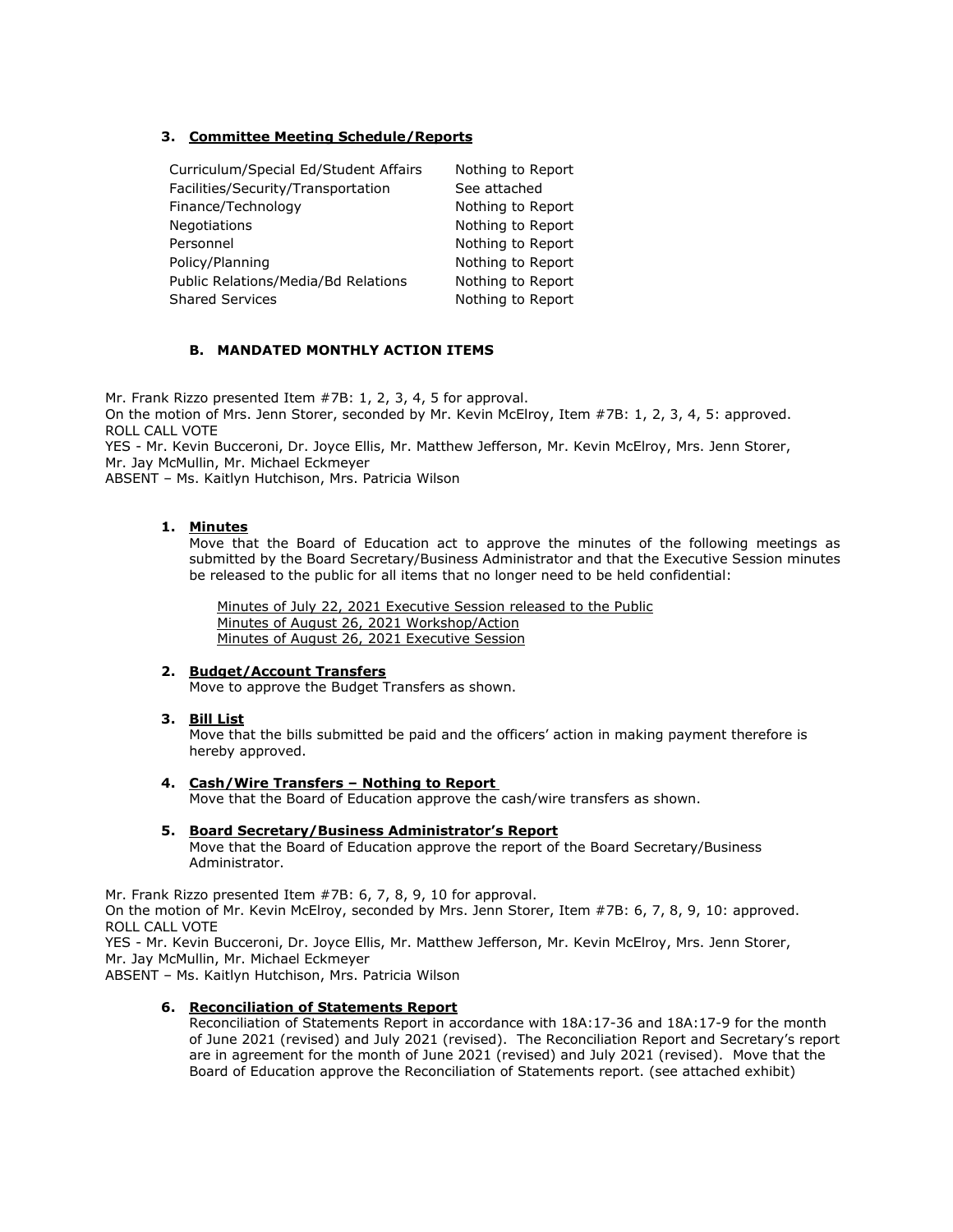### **7. Budget Certification**

### **BOARD'S CERTIFICATION**

Board of Education Certification – pursuant to N.J.A.C. 6A:23A – 16.10 (c) 4 We certify that after review of the secretary's monthly financial report (appropriations section) and upon consultation with the appropriate district officials, that to the best of our knowledge no major accounts or fund has been over expended in violation of N.J.A.C. 6A:23A – 16.10 (b) and that sufficient funds are available to meet the district's financial obligations for the remainder of the fiscal year.

#### **BOARD SECRETARY'S CERTIFICATION**

 Board Secretary's Report in accordance with 18A: 17-36 and 18A: 17-9 for the month of June 2021 (revised) and July 2021(revised) . The Board Secretary certifies that no line item account has been over expended in violation of N.J.A.C. 6A: 23A – 16.10 (c) 3 and that sufficient funds are available to meet the district's financial obligations for the remainder of the fiscal year. **CHANGE IN ANTICIPATED REVENUE**

Board Secretary in accordance with N.J.A.C. 6A:23A – 16.10 (c) 2 certifies that there are no changes in anticipated revenue amounts or revenue sources.

### **8. Cafeteria Fund Analysis**

Move that the Board of Education approve the Cafeteria Fund Analysis. June 2021 July 2021

### **9. Student Activity Account Report – Nothing to Report**

### **10. Use of Facilities**

### **C. Other Monthly Action Items**

Mr. Frank Rizzo presented Item #7C: 1, 2, 3, 4, 5 for approval. On the motion of Mrs. Jenn Storer, seconded by Mr. Kevin McElroy, Item #7C: 1, 2, 3, 4, 5: approved. ROLL CALL VOTE

YES - Mr. Kevin Bucceroni, Dr. Joyce Ellis, Mr. Matthew Jefferson, Mr. Kevin McElroy, Mrs. Jenn Storer, Mr. Jay McMullin, Mr. Michael Eckmeyer

ABSENT – Ms. Kaitlyn Hutchison, Mrs. Patricia Wilson

### **1. The Daytime Solution by Walshlegacy, LLC**

 Move that the Board of Education approve the contract with The Daytime Solution by Walshlegacy, LLC for home instruction services at a rate of \$ 55.00 per hour per student. (see attached exhibit)

### **2. Disposal of Tech Ed Department Equipment**

 Move that the Board of Education approve the disposal of eleven guitars which are beyond repair and no longer playable. There are six Yamaha and five Cordoba Model C3M guitars located at Triton Regional High School.

### **3. McKinney-Vento/DCP&P-Tuition Placements**

 Move that the Board of Education approve the tuition placements for the students listed within the attached exhibit, in accordance with the McKinney-Vento Act, as well as the Department of Children and Families, Division of Child Protection and Permanency. (see attached exhibit)

### **4. Gloucester County Institute of Technology Contracts**

Move that the Board of Education approve the 2021-22 contract with Gloucester County Institute of Technology for nine students. The cost of tuition is \$ 2,547.00 per year plus the non-resident fee of \$ 5,418.00 per year per student. Total cost per student will be \$ 7,965.00 per student or \$ 111,510.00 total per year for all fourteen students. (see attached exhibit)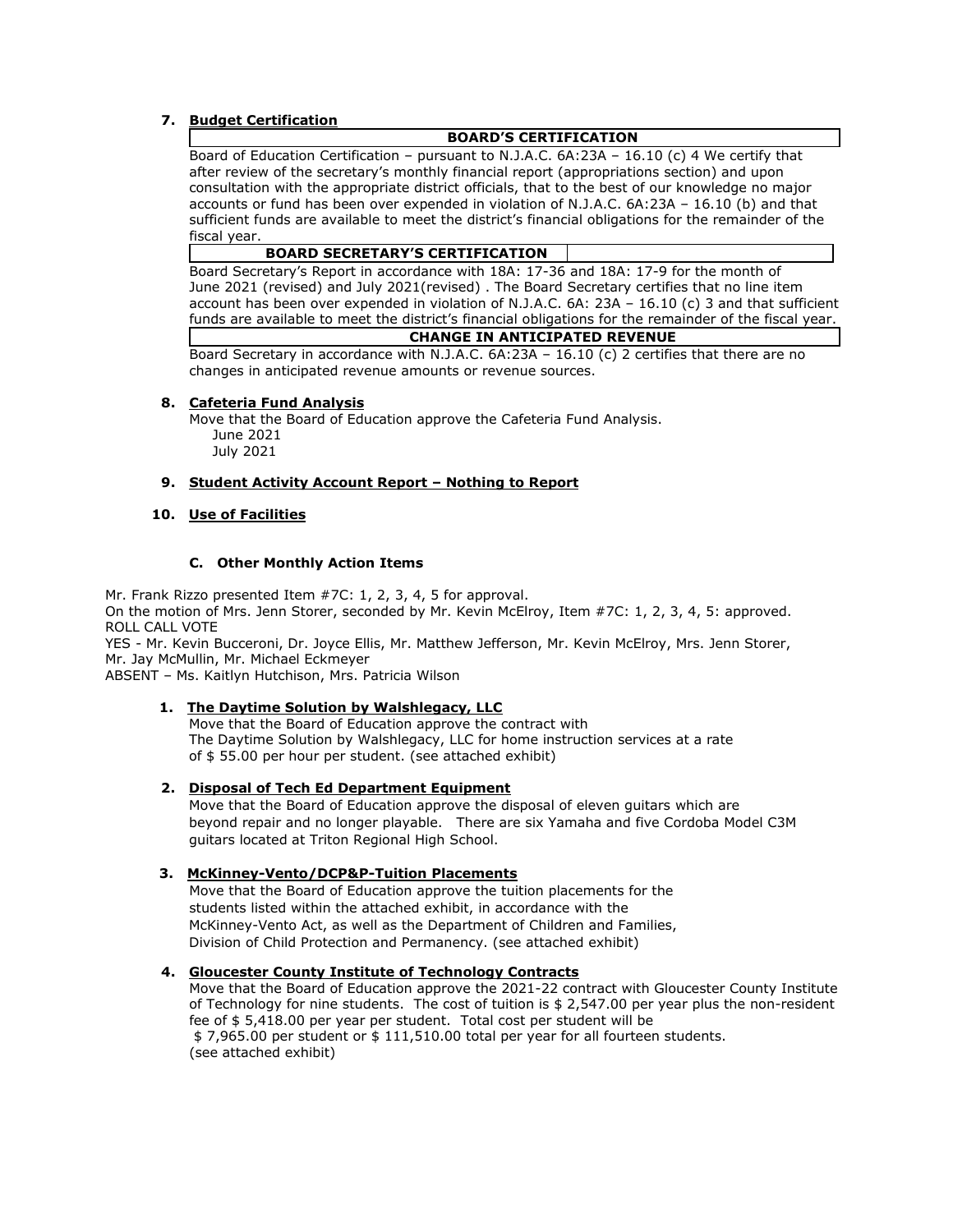### **5. Approve Petty Cash Funds**

Move that the Board of Education approve petty cash funds for the period of July 1, 2021 through June 30, 2022, as specified below:

Transportation 5400.00

Mr. Frank Rizzo presented Item #7C: 6, 7, 8, 9, 10 for approval.

On the motion of Mrs. Jenn Storer, seconded by Mr. Kevin Bucceroni, Item #7C: 6, 7, 8, 9, 10: approved. ROLL CALL VOTE

YES - Mr. Kevin Bucceroni, Dr. Joyce Ellis, Mr. Matthew Jefferson, Mr. Kevin McElroy, Mrs. Jenn Storer, Mr. Jay McMullin, Mr. Michael Eckmeyer

ABSENT – Ms. Kaitlyn Hutchison, Mrs. Patricia Wilson

#### **6**. **Joint Transportation Contract with Newark Board of Education**

 Move that the Board of Education approve the joint transportation contract between Black Horse Pike Regional School District and Newark Board of Education for the 2021-2022 school year. (see attached exhibit)

### **7. Disposal of Technology Equipment**

 Move that the Board of Education approve the disposal of old technology equipment. (see attached exhibit)

### **8**. **Tuition Contracts**

Move that the Board of Education approve tuition contracts. (see attached exhibit)

### **ITEMS ADDED TO THE AGENDA**

#### **9. ESSER III Grant**

 Move that the Board of Education approve the submission of the application and accept the awarded amounts which is amended from 6/22/2021 approval.

Total ARP ESSER Mandatory Subgrant Award:  $$4,117,914.00$  Accelerated Learning Coaching and Educator Support Grant 305,083.00 Evidence-Based Summer Learning & Enrichment Activities Grant 40,000.00 Evidence-Based Comprehensive Beyond the School Day Grant 40,000.00 MTSS Mental Health Support Staffing Grant 445,613.00 Total Allocation of ARP ESSER Funds  $$4,948,610.00$ 

#### **10. ARP Basic Grant**

 Move that the Board of Education approve the submission of the ARP IDEA application and accept the ARP Basic Grant in the awarded amount of \$ 169,365.00.

# **A. PERSONNEL**

Dr. Repici presented Item #8A: 1, 2, 3, 4, 5, 6, 7, 8, 9, 10 for approval. On the motion of Mr. Kevin Bucceroni, seconded by Mrs. Jenn Storer, Item #8A: 1, 2, 3, 4, 5, 6, 7, 8, 9, 10: approved. ROLL CALL VOTE

YES - Mr. Kevin Bucceroni, Dr. Joyce Ellis, Mr. Matthew Jefferson, Mr. Kevin McElroy, Mrs. Jenn Storer, Mr. Jay McMullin, Mr. Michael Eckmeyer

ABSENT – Ms. Kaitlyn Hutchison, Mrs. Patricia Wilson

### **1. Co-curriculum Appointments**

The Superintendent recommends the persons shown on schedule A, highlighted in yellow, be appointed to the listed co-curriculum/athletic coaching positions at the stipends shown for the 2021-2022 school year and are paid for time served in the positions. Approval is recommended.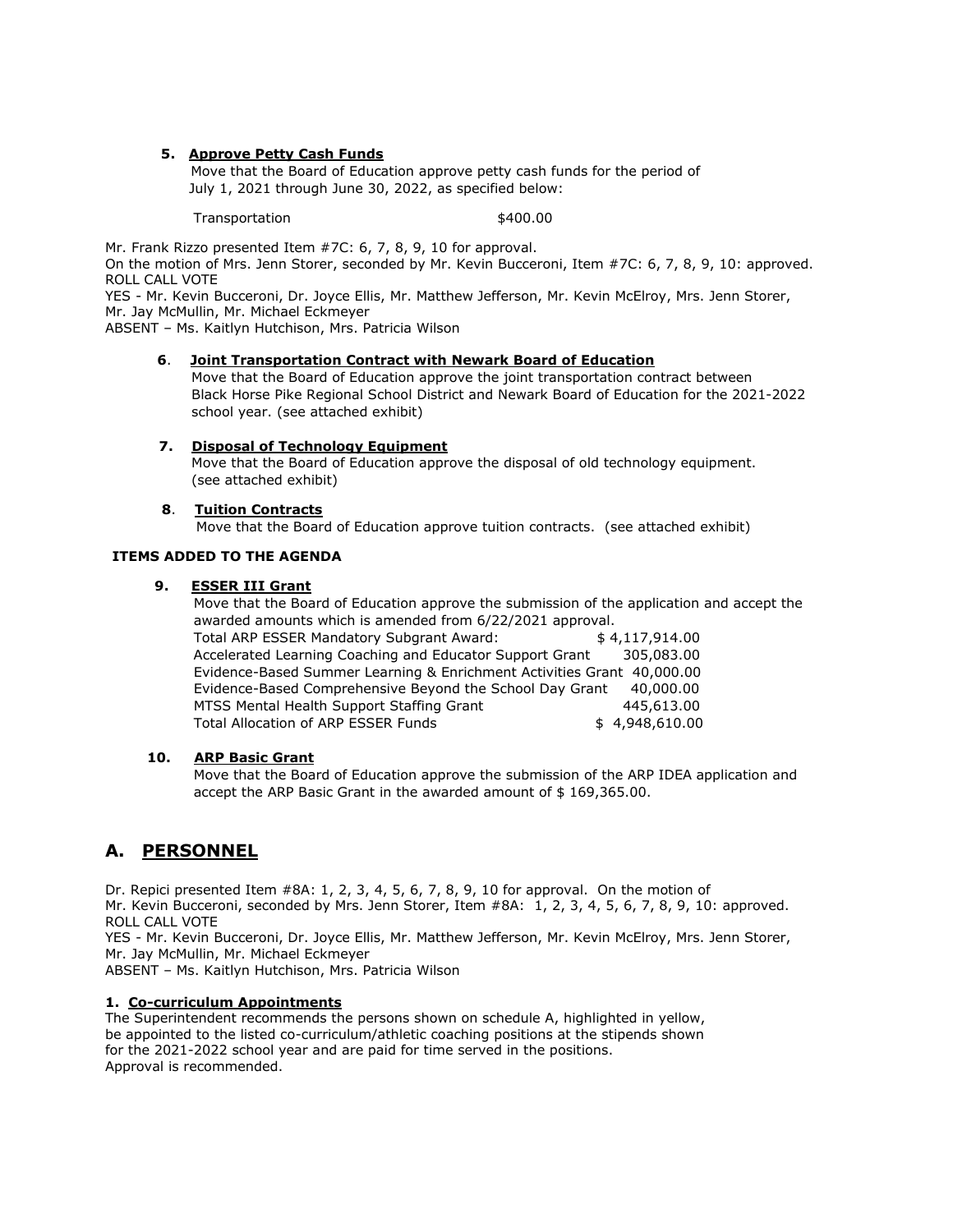### **2. Resolution for Emergency Hiring Nothing to Report**

We are now required to submit each month to the County Education Office a list of persons we have hired that have not yet received final approval of their criminal history check. The Superintendent recommends approval of the resolution shown on SCHEDULE B that lists those persons and the positions to which they have been appointed.

### **3. Appointment: Per Diem Substitute**

The persons listed on SCHEDULE C are recommended for employment as per diem substitute staff for the 2020-2021 school year, pending completion of all pre-employment requirements. Certificates held and compensation rates are also shown. Approval is recommended.

### **4. Approval: Professional Development/School Business Requests**

The Superintendent recommends approval of the Professional Development/School Business requests shown on SCHEDULE D. Details of these requests and costs to the district are shown on the schedule.

### **5. Approval Resignation**

**I. Gamble,** a Special Education Aide at Highland High School, has submitted a letter of resignation, to be effective September 1, 2021. The Superintendent recommends acceptance of the resignation.

**A. Barone,** a General Office Secretary at Triton High School, has submitted a letter of resignation, to be effective on or before September 25, 2021. The Superintendent recommends acceptance of the resignation.

**L. Domeracki,** a Custodian at Highland High School, has submitted a letter of resignation, to be effective August 31, 2021. The Superintendent recommends acceptance of the resignation.

**C. Certo,** a Special Education Aide at Triton High School, has submitted a letter of resignation, to be effective September 7, 2021. The Superintendent recommends acceptance of the resignation.

**D. Lacovara,** a Vice Principal at Triton High School, has submitted a letter of resignation, to be effective on or before November 7, 2021. The Superintendent recommends acceptance of the resignation.

**P. Mondelli,** a General Cafeteria Worker at Highland High School, has submitted a letter of resignation, to be effective September 13, 2021. The Superintendent recommends acceptance of the resignation.

**S. Juan,** a General Cafeteria Worker at Highland High School, has submitted a letter of resignation, to be effective September 13, 2021. The Superintendent recommends acceptance of the resignation.

### **6. Approval: FMLA & Medical Leave of Absence**

The Superintendent recommends the Board of Education approve the leave of absence for the following employees:

**#7389,** has requested FMLA beginning September 1, 2021, through October 4, 2021, using sick time and unpaid days.

**#0459,** revised leave of absence to Mondays and Wednesdays between September 9, 2021 through January 17, 2022 and all days from January 18, 2022 through May 6, 2022.

**#3070**, has requested a medical leave extension through September 27, 2021, using sick time.

**#1862,** has requested unpaid medical leave beginning September 20, 2021 through October 20, 2021.

### **7. Appointment: Professional Staff**

The Superintendent recommends the appointment of the new hire for the 2021-2022 school year. Details of the assignment and salary are shown on SCHEDULE I.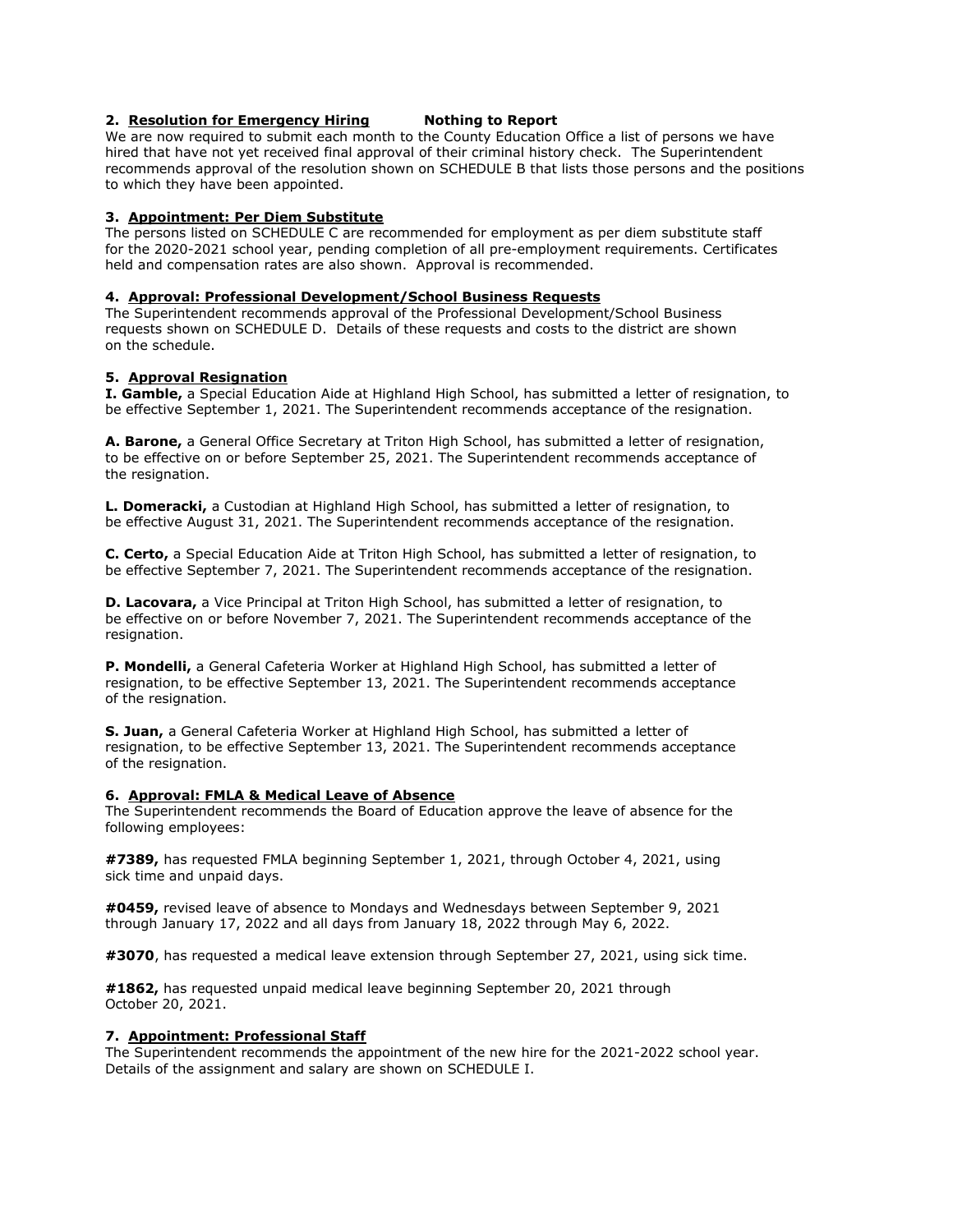### **8. Appointment: Support Staff**

The Superintendent recommends the appointment of the new hire for the 2021-2022 school year. Details of the assignment and salary are shown on SCHEDULE J.

### **9. Appointment: Reading/Literacy Instructors – After School**

The Superintendent recommends Board of Education approval for the employees on the attached schedule to be appointed as Reading/Literacy Instructors for the Black Horse Pike Regional School District. Details are shown on SCHEDULE K.

### **10. Appointment: Title I Home Tutors**

The Superintendent recommends Board of Education approval for the employees on the attached schedule to be appointed as Title I Home Tutors for the Black Horse Pike Regional School District. Details are shown on SCHEDULE L.

Dr. Repici presented Item #8A: 11, 12, 13, 14, 15, 16, 17, 18, 19, 20 for approval. On the motion of Mr. Kevin McElroy, seconded by Mrs. Jenn Storer, Item #8A: 11, 12, 13, 14, 15, 16, 17, 18, 19, 20: approved.

ROLL CALL VOTE

YES - Mr. Kevin Bucceroni, Dr. Joyce Ellis, Mr. Matthew Jefferson, Mr. Kevin McElroy, Mrs. Jenn Storer, Mr. Jay McMullin, Mr. Michael Eckmeyer

ABSENT – Ms. Kaitlyn Hutchison, Mrs. Patricia Wilson

### **11. Appointment: Title I Community Literacy Specialist**

The Superintendent recommends Board of Education approval for the employee on the attached schedule to be appointed as the Title I Community Literacy Specialist for the Black Horse Pike Regional School District. Details are shown on SCHEDULE M.

### **12. Appointment: Parent University Workshop Presenters**

The Superintendent recommends Board of Education approval for the employees on the attached schedule to be appointed as the Parent University Workshop Presenters for the Black Horse Pike Regional School District. Details are shown on SCHEDULE O.

### **13. Revised Student Teacher Placement**

The Superintendent recommends permission be granted for the following **revision** to the **Rowan University** student scheduled to serve their Clinical Practice I & II Placements for the 2021-2022 school year.

**Student (Practicum Placement):** Ryan Pennypacker

| Dates:                | September 1, 2021 - December 22, 2021 |
|-----------------------|---------------------------------------|
|                       | January 3, 2022 – end of school year  |
| <b>Supervised by:</b> | <b>Thomas Gratton</b>                 |
| School:               | Highland                              |
| Subject:              | Mathematics                           |

### **14. Approval: Payment for Summer WIDA Model Testing for Incoming Students**

The Superintendent recommends Board of Education approval of the payment for teachers to receive payment for Summer WIDA Model Testing for incoming students. Details are shown on SCHEDULE P.

### **15. Approval: Payment for COVID-19 Contact Tracing Beyond the School Day for Nurses**

The Superintendent recommends Board of Education approve the payment for COVID-19 Contact Tracing Beyond the school day for the nurses. Details are shown on the attached SCHEDULE R.

### **16. Approval: Retirement Support Staff**

Mrs. J. Smith, the Student Database Support Specialist for the Black Horse Pike Regional School District has submitted a letter to the Board of Education indicating she will retire January 1, 2022. Mrs. Smith has been an employee of the district for ten years. The Superintendent recommends acceptance of this resignation, for the purpose of retirement, with regret.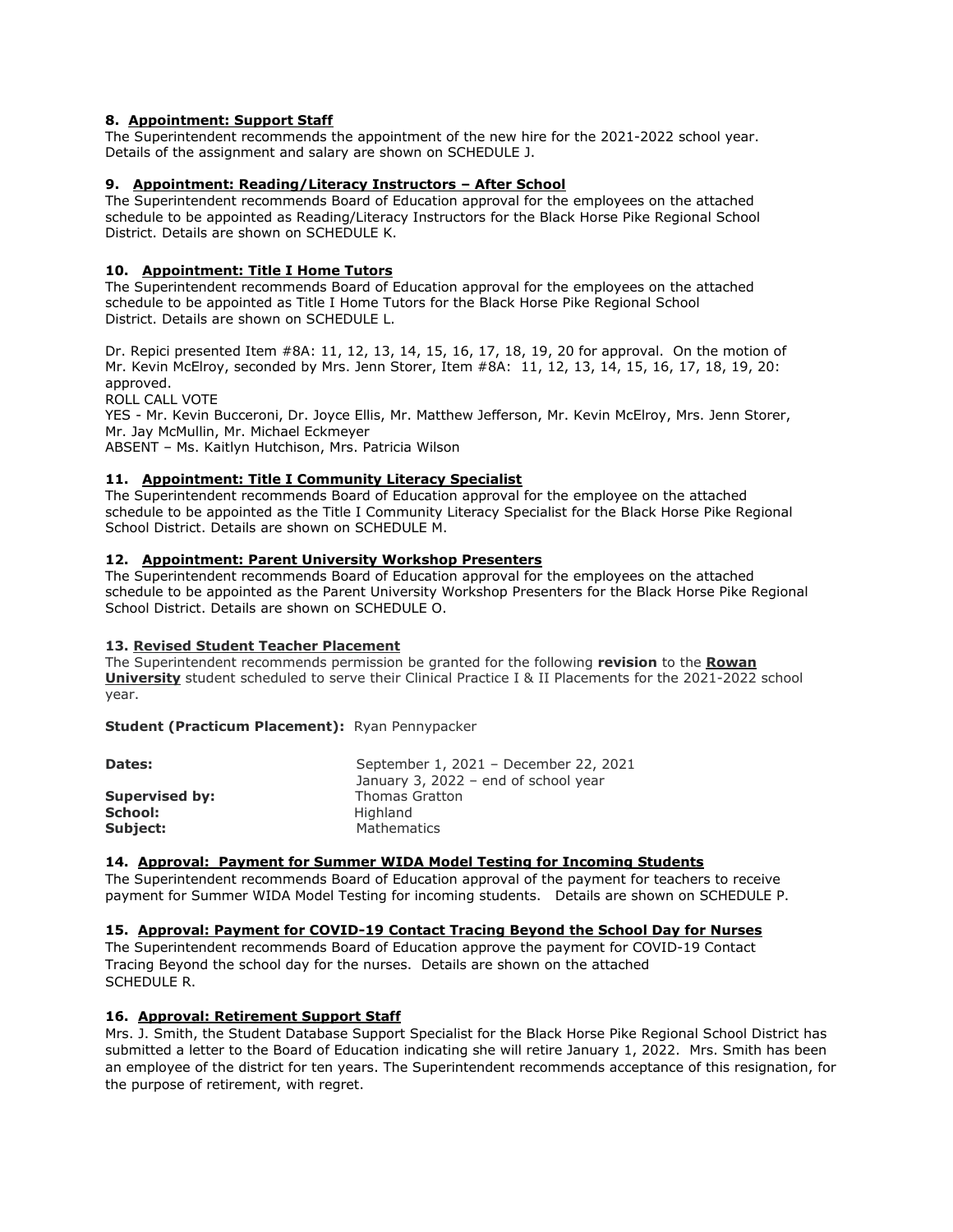Mrs. S. Decker, a secretary at Timber Creek High School has submitted a letter to the Board of Education indicating she will retire January 1, 2022. Mrs. Decker has been an employee of the district for twenty years. The Superintendent recommends acceptance of this resignation, for the purpose of retirement, with regret.

Mrs. J. Vizoco, a Student Assistant Coordinator at Highland High School has submitted a letter to the Board of Education indicating she will retire January 1, 2022. Mrs. Vizoco has been an employee of the district for seventeen years. The Superintendent recommends acceptance of this resignation, for the purpose of retirement, with regret.

### **17. Appointment: of District Professional Services 2021-2022**

The Superintendent recommends the reappointment of district professional services for the 2021-2022 school year. Details are shown on the attached SCHEDULE S.

### **18. Appointment: Front Desk Monitors**

The Superintendent requests approval of the persons shown on SCHEDULE T to be appointed as Front Desk Monitors for the 2016-2017 school year. Details of assignments and salaries are shown on the schedule.

### **19. Approval: Change in Assignment**

The Superintendent recommends Board of Education approval of the change in assignment for the individual listed on the schedule for the 2021-2020 school year. Details are shown on SCHEDULE U.

### **20. Appointment: Student Voice Professional Development**

The Superintendent recommends Board of Education approval for the employees on the attached schedule to be appointed Student Voice Professional Development. Details are shown on SCHEDULE V.

# **B. ATHLETICS** Nothing to View

# **C. POLICY**

Dr. Repici presented Item #8C: 1, 2, 3 for approval. On the motion of Mr. Kevin McElroy, seconded by Mrs. Jenn Storer, Item #8C: 1, 2,3: approved. ROLL CALL VOTE

YES - Mr. Kevin Bucceroni, Dr. Joyce Ellis, Mr. Matthew Jefferson, Mr. Kevin McElroy, Mrs. Jenn Storer, Mr. Jay McMullin, Mr. Michael Eckmeyer

ABSENT – Ms. Kaitlyn Hutchison, Mrs. Patricia Wilson

## 1. **First Reading – Policies & Procedures**

| 0131 | Bylaws, Policies and Regulations |
|------|----------------------------------|
|      |                                  |

- 1649 Federal Families First Coronavirus(COVID-19) Response Act
- 2421 Career and Technical Education
- 3134 Assignment of Extra Duties
- 3221 Evaluation of Teachers
- 3222 Evaluation of Teaching Staff Members Excluding Teachers and Administrators
- 3224 Evaluation of Principals, Vice Principals, and Assistant Principals
- 5460.02 Bridge Year Pilot Program
- 6471 School District Travel
- 8561 Procurement Procedures for School Nutrition Programs

### 2. **First Reading – Regulations**

- 2421 Career-Technical Education
- 3221 Evaluation of Non-tenured Teaching Staff Members
- 3222 Evaluation of Teaching Staff Members, Excluding Teachers and Administrators
- 3223 Evaluation of Administrators, Excluding Principals, Vice Principals, and Assistant **Principals**
- 3224 Evaluation of Principals, Vice Principals, and Assistant Principals
- 5460.02 Bridge Year Pilot Program<br>6471 School District Travel
- School District Travel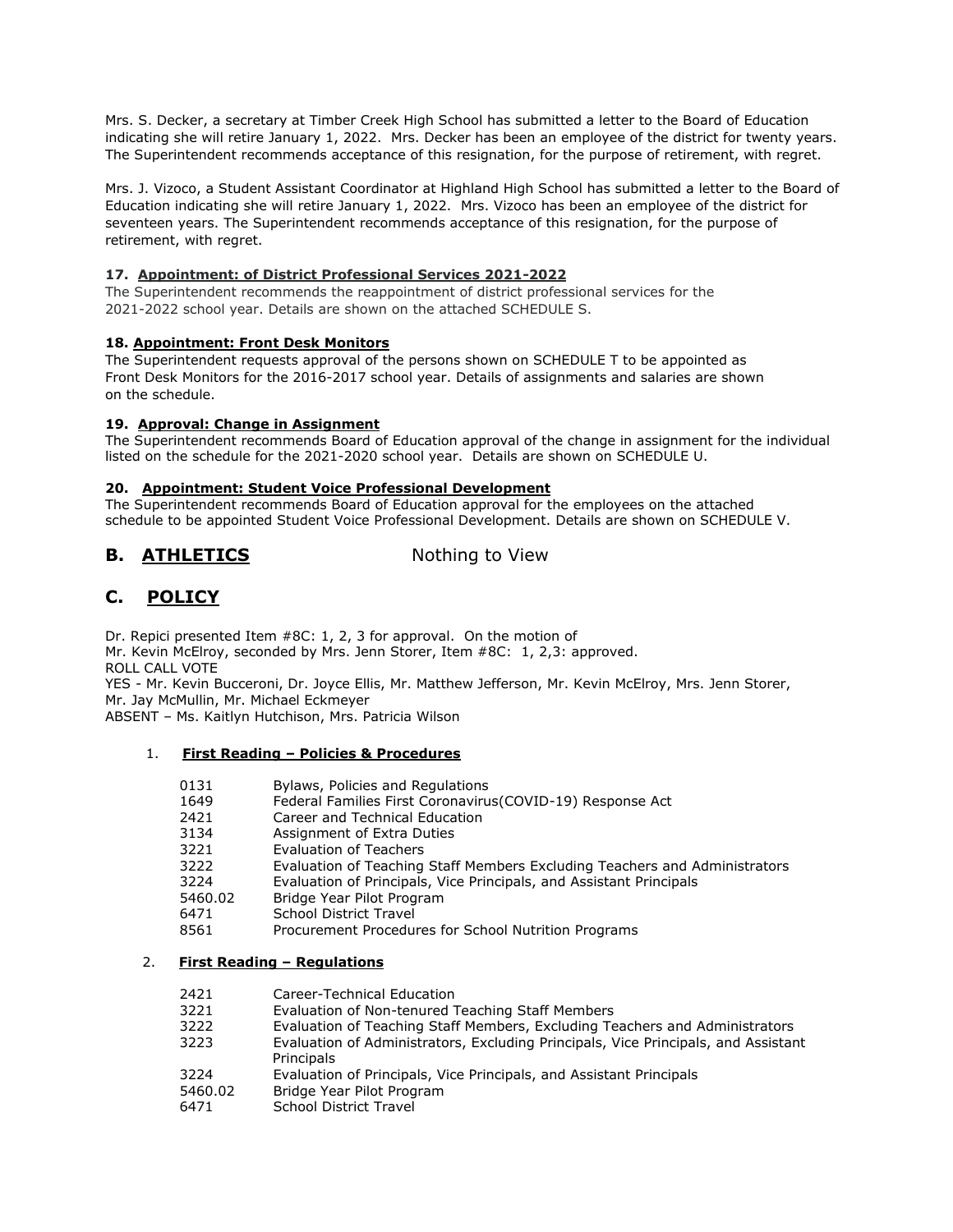### 3. **Second Reading – Policies & Procedures/Regulations**

1648.11 The Road Forward COVID-19-Health and Safety

# **H. MISCELLANEOUS**

Dr. Repici presented Item #8H: 1, 2, 3, 4, 5, 6 for approval. On the motion of Mr. Kevin McElroy, seconded by Mr. Kevin Bucceroni, Item #8H: 1, 2,3,4,5 ,6: approved. ROLL CALL VOTE YES - Mr. Kevin Bucceroni, Dr. Joyce Ellis, Mr. Matthew Jefferson, Mr. Kevin McElroy, Mrs. Jenn Storer, Mr. Jay McMullin, Mr. Michael Eckmeyer ABSENT – Ms. Kaitlyn Hutchison, Mrs. Patricia Wilson ABSTAINED – 8H #6 – Mr. Kevin McElroy

### **1. Special Education - Out of District Placements 2021-2022**

For the school year 2021-2022, the Child Study Team has placed the classified students listed on SCHEDULE E in special education institutions believed to be the best staffed and equipped to deal with the specific learning disabilities identified for these students. Acknowledgement of the Board of Education for these placements is requested.

### **2. Harassment Intimidation & Bullying (HIB) Investigations Nothing to Report**

Be it resolved that the Black Horse Pike Regional School District Board of Education acknowledges that the HIB investigations were presented within the Executive Session portion of the September 16, 2021 *Board of Education Meeting by the Superintendent of Schools and the District Anti-Bullying Coordinator.*  Details are shown on SCHEDULE F.

Be it resolved that the Black Horse Pike Regional School District Board of Education approves the results of the HIB Investigations that were presented and acknowledged within Executive Session portion of the August 26, 2021 Board of Education Meeting by the Superintendent of Schools and the District Anti-Bullying Coordinator. Details are shown on the attached schedule.

### **3. Approval Curriculum 2021-2022**

The Superintendent recommends Board of Education approval of the following Curricula:

English 3 – CP and Accelerated Math Foundations 4 Sports and Entertainment Marketing

### 4. **Approval Revised Calendar 2021-2022 School Year**

The Board of Education approval is requested to accept the revised calendar for the 2021-2022 School Year. Details are shown on SCHEDULE H.

### **5. Acknowledgement: 2020-2021 Violence, Vandalism & Substance Abuse Reports**

Be it resolved that the Black Horse Pike Regional School District Board of Education acknowledges that the 2020-2021 district Violence, Vandalism and Substance Abuse Reports were presented within the Public portion of the September 16, 2021 Board of Education Meeting by the Assistant Superintendent. Details are shown on SCHEDULE N.

### **6. Approval Merit Goals**

WHEREAS, N.J.A.C. 6A:23A-3.1 permits a Board of Education to include in its contract with the Superintendent of Schools, Dr. Brian Repici, qualitative and quantitative criteria and associated merit salary bonuses in recognition of his achievement during the 2021-2022 school year, and WHEREAS, the Black Horse Pike Regional School Board of Education has now developed a set of annual goals for the 2021-2022 school year that it wishes to include in its Employment Agreement with the Superintendent, NOW, THEREFORE, BE IT RESOLVED that the Black Horse Pike Regional School District Board of Education establishes the following